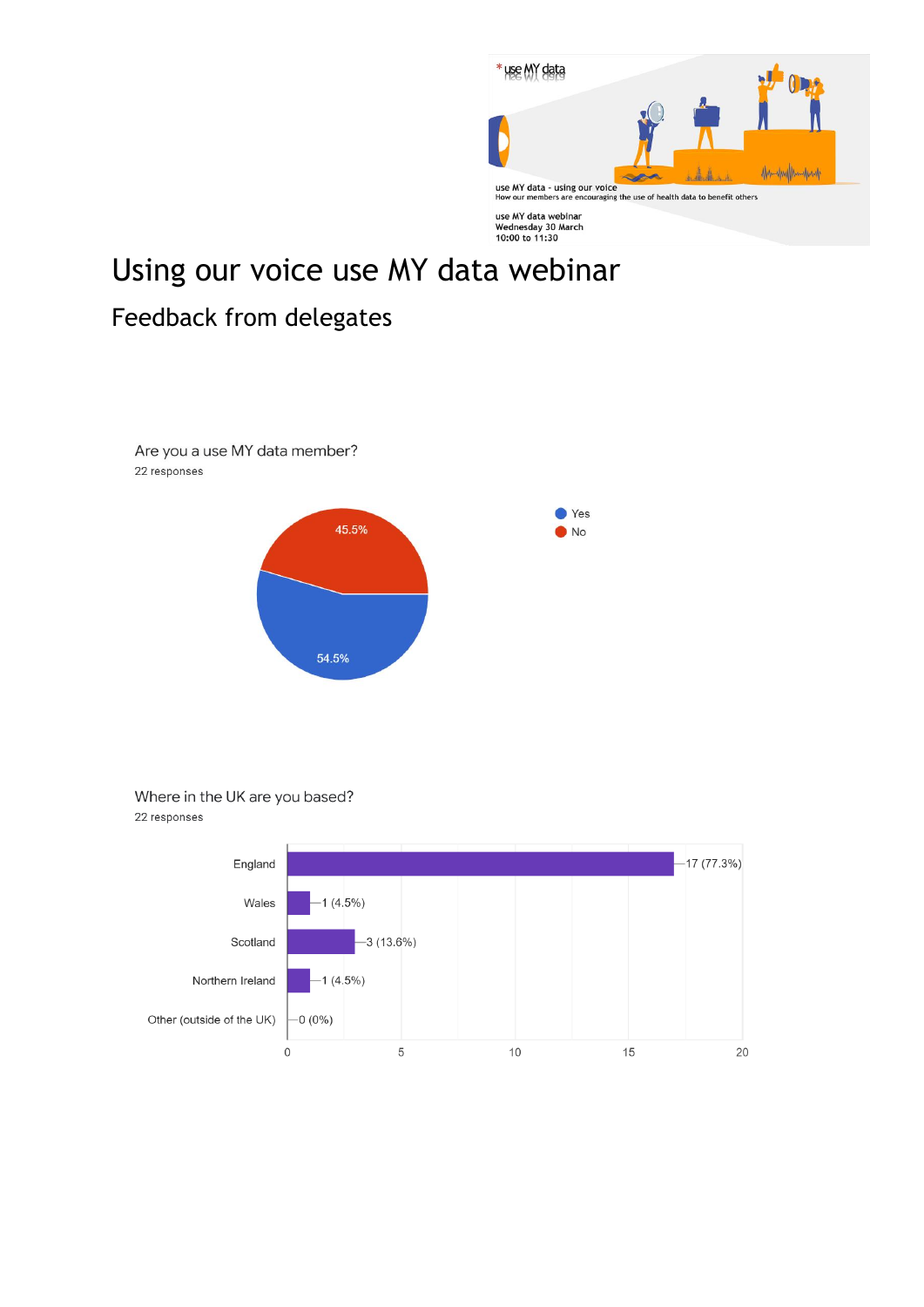### How did you hear about the webinar?

22 responses



# Did you find the webinar informative?

22 responses



Did the webinar meet your expectations? 22 responses

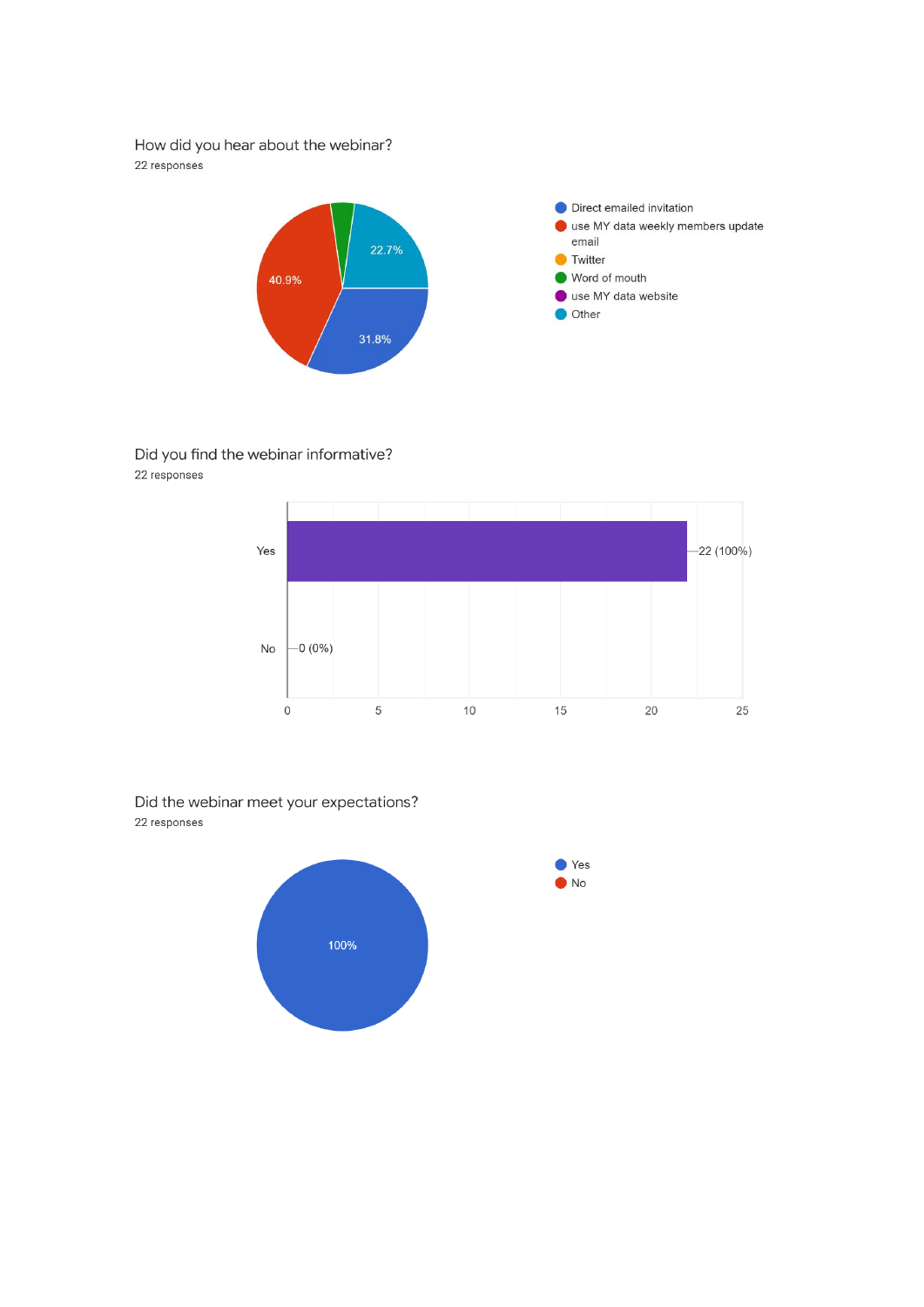How would you rate the format of the webinar? 22 responses



#### How would you rate the length of the webinar? 22 responses



How would you rate how interactive the webinar was? 22 responses